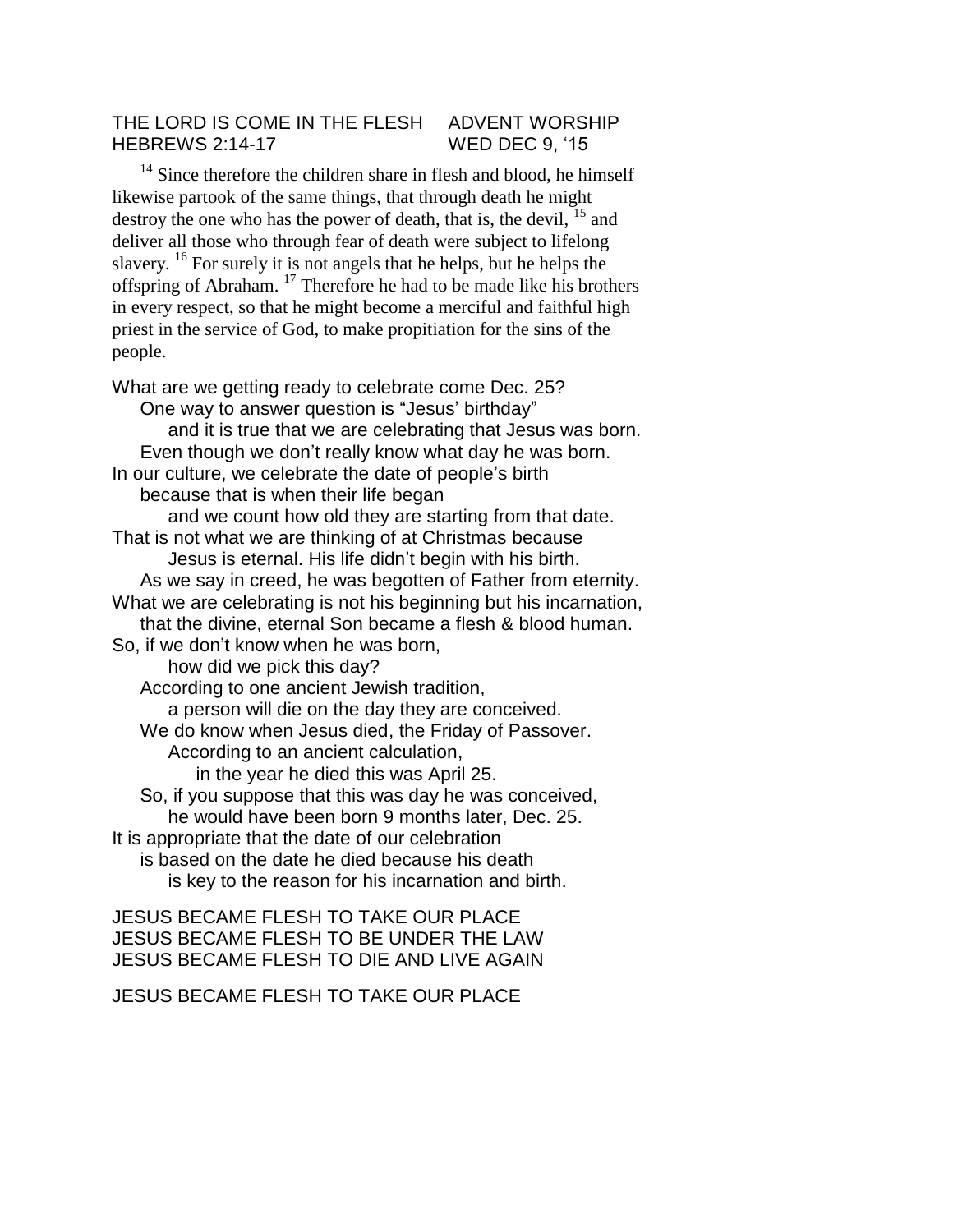<sup>16</sup> For surely it is not angels that he helps, but he helps the offspring of Abraham. <sup>17</sup> Therefore he had to be made like his brothers in every respect, so that he might become a merciful and faithful high priest in the service of God, to make propitiation for the sins of the people.

In Catechism class I talk about a girl's basketball game. Suppose one of the girls fowls out, you would have to put in a substitute, but the substitute can't be a girl soccer player or a boy basketball player it has to be another girl basketball player. But suppose everyone fowls out at same time, you would have to substitute in more than just a regular girl's basketball player would have to be super girl basketball player, one like Lindsay Whalen, Maya Moore, Sylvia Fowles who maybe could win whole game singlehandedly. This is what we need. We and rest of humanity are sinners. Because of our fowls against one another and against God we have fowled out. The wages of sin is death. This is true of you and me and every other human at once. Only way for us to not lose life forever is for there to be a substitute who is truly one of us, a real flesh and blood human being, offspring and descendant of Adam and Abraham. and yet one who could take the place of all of us at once and still win the victory over sin and death. This is why Jesus came in the flesh, to join our team, to win the victory, and because he is truly one of us, to win the victory for us so that we are victorious. This is what we need because we live real human lives and have real physical problems like suffering and death. If you had a health problem and there was a way to solve it if you lived in outer space or under the sea, that wouldn't help you because you can't live there. Jesus provides not only spiritual help for angels but the kind of help flesh and blood people need. There are two parts to his taking our place.

JESUS BECAME FLESH TO BE UNDER THE LAW <sup>15</sup> and deliver all those who through fear of death were subject to lifelong slavery.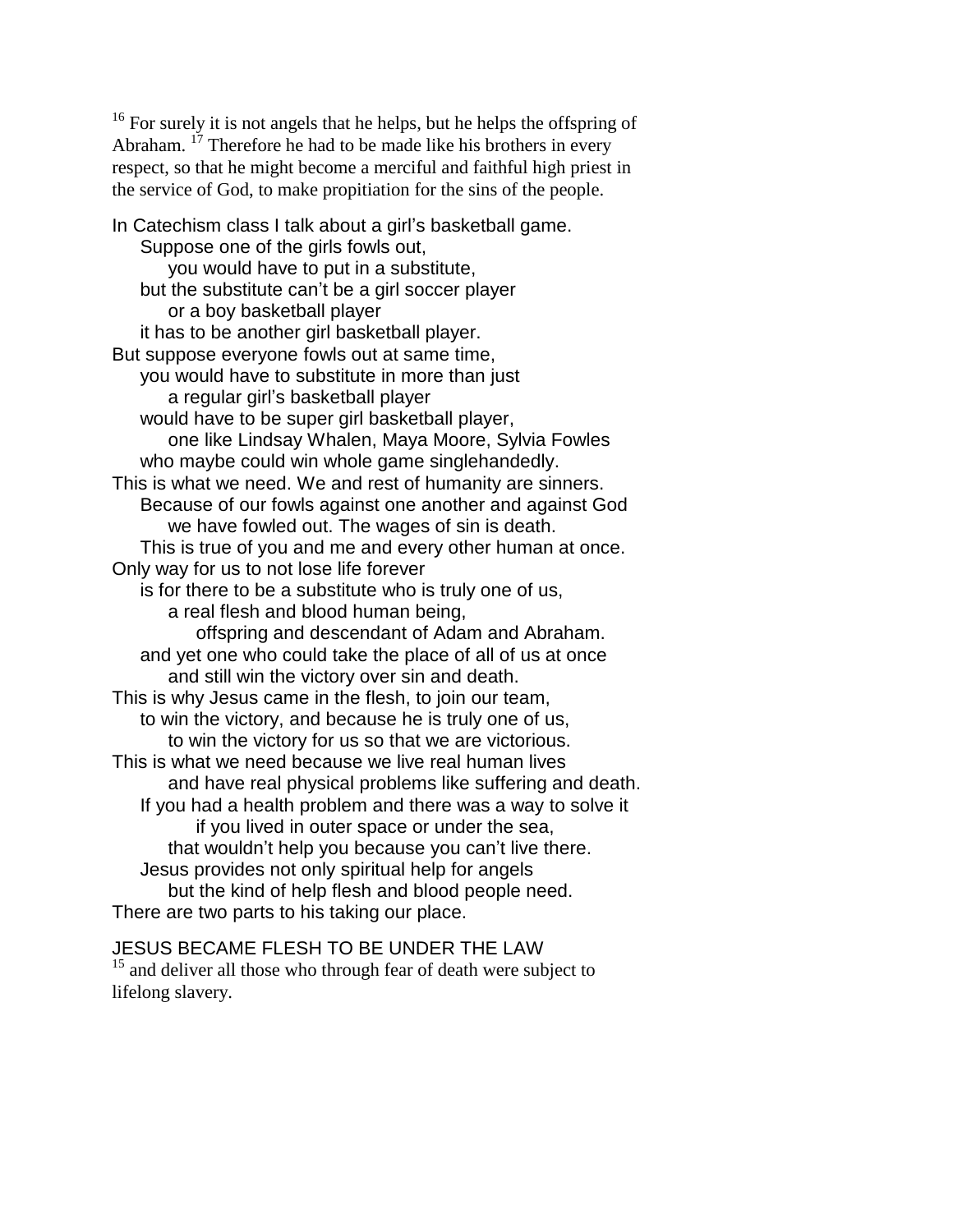This verse is talking about slavery to sin, death and the devil, that is being forced to do what is not good for us which is what fear does. Fear of missing out, of not getting our share, of embarrassment, of criticism, and ultimately of death itself is one of the main tools of the devil to make us feel forced into doing what we know we should not. Instead we are to fear, love and trust God above all things, and so we are to obey his commandments, but we have not. Therefore we truly deserve death. But we celebrate that Jesus has kept the whole law in our place and he became genuine flesh and blood in order to do it. Gal. 4:4 "But when the fullness of time had come, God sent forth his Son, born of woman, born under the law,  $<sup>5</sup>$  to redeem those who were under the law,"</sup> Jesus and only Jesus kept God's whole law for us from the beginning of his life until the end. This is why on Jan. 1, when world celebrates New Year's, church celebrates what O.T. law says must be done 8 days after Jewish boy's birth: Circumcision of Jesus. He had to be flesh to keep this law. He had to be flesh to keep  $6<sup>th</sup>$  commandment about right use of gift of sexuality And every other commandment of God that we fail to keep because of desires of sinful flesh. Think of what sins we are inclined to because of our flesh. The desires designed to bond together marriage and family are perverted to lust and immorality. Appetites designed to nourish us turn to gluttony & greed. Feelings intended to preserve us from danger twist into anger, hatred, rage, revenge. Can we really get rid of these sins by cutting off a hand or plucking out eye? No, they pervade our whole bodies. The only thing that truly helps is what Jesus did in the body. Being flesh meant he had same experiences and temptations as a child, growing up, as a worker & neighbor, same feelings, hunger, hurt, loneliness, sadness & grief we have and so he knows just what it is like is able to help us when we have these troubles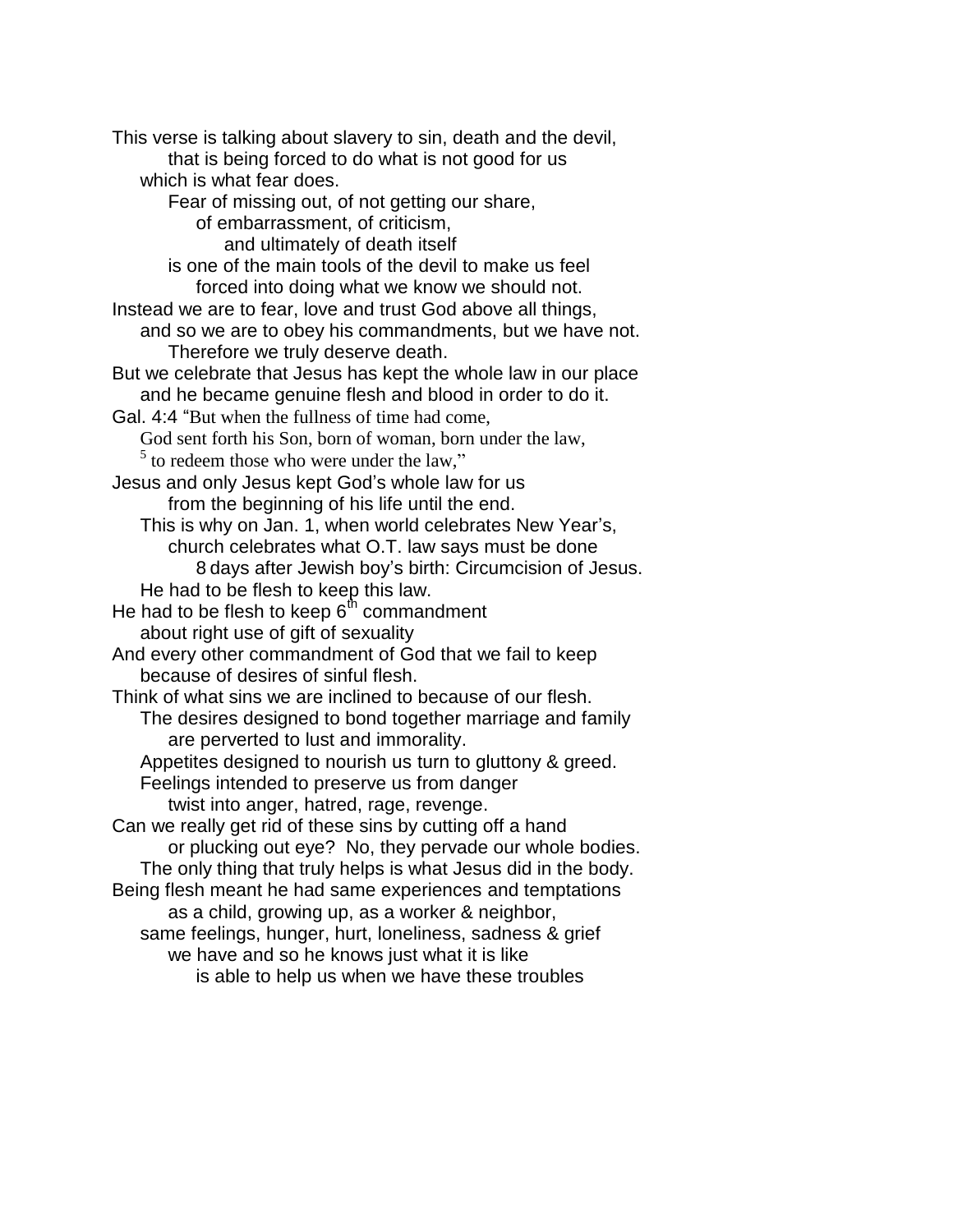But he never gave in to sin, which means he had no guilt of his own that deserves to be punished. This is why he can also take our place in another way.

JESUS BECAME FLESH TO DIE AND LIVE AGAIN  $14$  Since therefore the children share in flesh and blood, he himself likewise partook of the same things, that through death he might destroy the one who has the power of death, that is, the devil, Like all the rest of the greatest truths of Christian faith, the incarnation of Jesus is a mystery, How can it be that he is fully and truly eternal God and fully and truly a human creature both at the same time as one person? We don't understand it but believe what God tells us. This mystery leads us to another, his death on the cross. The eternal God, as God cannot die But Jesus became a mortal man so that he could die. and because Jesus, who died, is both God and man, God died for us on the cross. It is important that this is true. Paul points out that would be surprising for one man to willingly die in the place of another, although this is what those in the military and first responders like firemen & police do He grants that one might die for the sake of a good man but Jesus died for us who are sinners. If you or I died to take the place of another who was guilty we could only substitute for one, a life for a life. But Jesus died for everyone in the whole world at once which he can only do because he was God at same time. Our salvation depends on this astonishing truth, but how can we know and believe this? Even more astonishingly, Jesus also rose to life again, same Jesus who died for us, to prove our sins are gone. Because he is still true man, ever since his incarnation & birth, when he rose again, he rose with same flesh & blood body, with holes in hands, feet, & side that could be touched. he demonstrated this by eating & drinking with disciples. And he demonstrates it for us by eating & drinking as well, because, now ascended into heaven, he is still true man which means he still has a body and blood